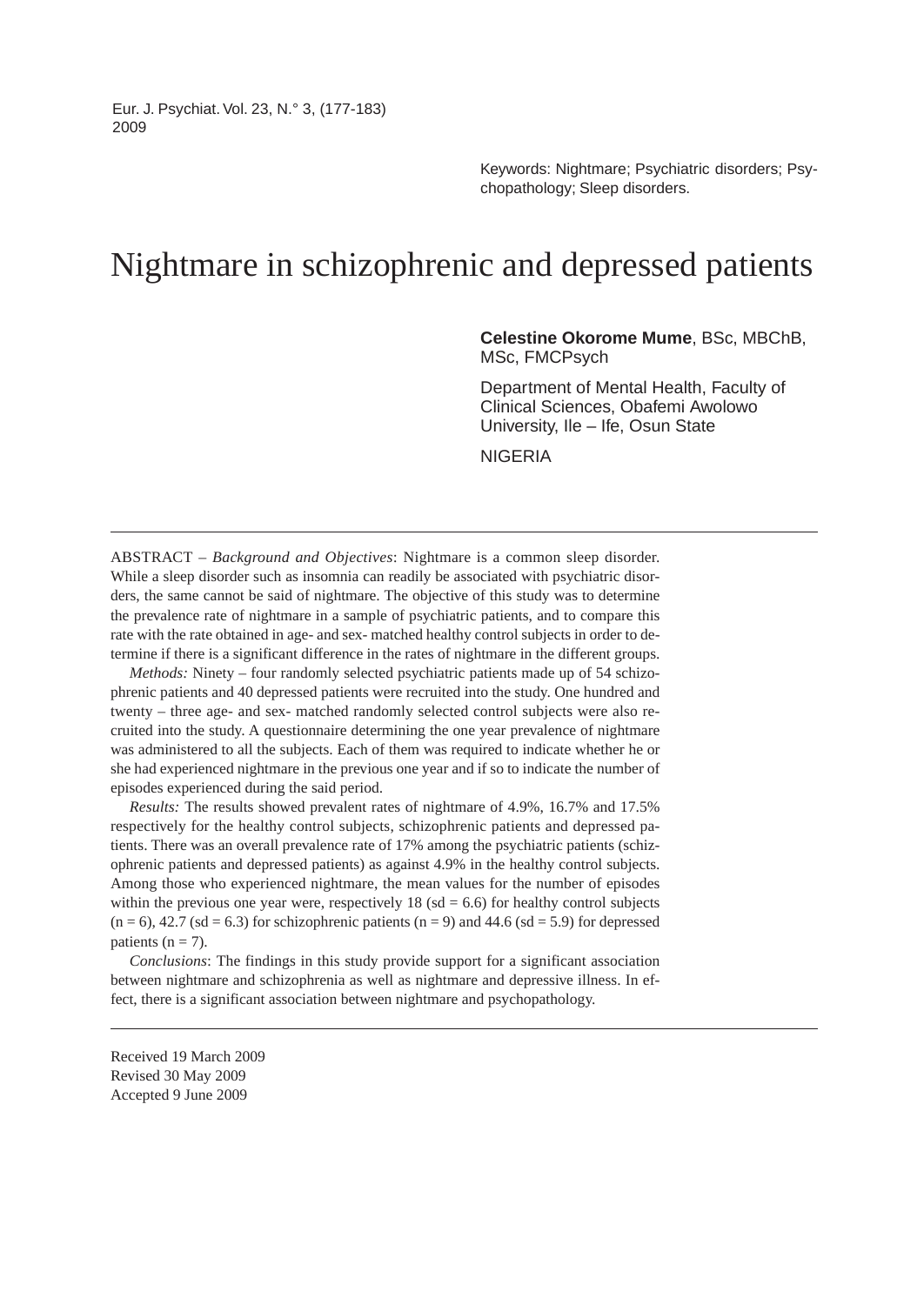## **Introduction**

Sleep is a physiological state characterized by a gross reduction in the individual's awareness and responsiveness to his environment. It is readily reversible with diurnal timing and  $duration<sup>1</sup>$ . The average adult human sleeps for about eight hours each  $day<sup>1</sup>$ . There are many other individuals who sleep for much less and much more hours each day.

The two main phases of sleep are nonrapid eye movement (NREM) sleep<sup>2</sup>, also called orthodox sleep or slow wave sleep  $(SWS)^3$  and the rapid eye movement (REM) sleep also called paradoxical sleep. NREM sleep is further divided into four sleep stages on the basis of the electroencephalogram (EEG) : these are stages 1 through 4.

Ascending reticular activating system (ARAS) is very important for the generation and maintenance of waking states or arousal2. Sleep is a reflection of reduced activity of the ascending reticular activating system (ARAS). Contrasted with coma, mental activities continue to occur during sleep.

A dream is the recall of mental activity that has occurred during sleep<sup>4</sup>. A nightmare is a vivid and terrifying dream episode in which the dreamer is suddenly awakened from sleep. Typically, the dreamer wakes from REM sleep and is able to describe a detailed dream. Usually, the dreamer has difficulty returning to sleep.

Nightmares can lead to a negative conditioning toward sleep and to chronic sleep complaints<sup>5</sup>.

Studies of the general population reveal that 5 to 8 percent of the adult population report a current problem with nightmares<sup>4</sup>. Nightmares are common in the population and may not necessarily be associated with underlying psychopathology especially in most children and in some adults. In some other situations however, nightmares are associated with increased stress and psychopathology.

Recurrent nightmares are the hallmark of post-traumatic stress disorder and may be associated with other psychiatric illnesses<sup>6</sup>. Nightmares are a defining symptom in posttraumatic stress disorder  $(PTSD)<sup>7,8</sup>$ . The occurrence of PTSD following trauma varies. Thirty percent of veterans of the Vietnam War were affected by PTSD, as were 68 percent of veterans who were in the Arab-Israeli conflict of 1973 and 8 percent of veterans of the Gulf War4,9.

Nightmares can occur in patients with psychiatric illness. Depression is sometimes associated with themes of poor self-image in dreams<sup>10</sup>. Schizophrenic patients may have frightening dreams during a relapse of the illness. The REM sleep rebound related to withdrawal from alcohol and sedativehypnotics, which suppress REM sleep, may present as nightmares $4,11$ .

Nightmare, like many other sleep disorders, is very prevalent in the general population and are associated with significant medical, psychological, and social disturbances. Nightmares are highly prevalent and should receive specific attention $12$ .

The present study was designed to highlight nightmare as it occurs in healthy individuals and at the same time to demonstrate its possible association with psychopathology, using schizophrenia and depressive episode as examples of psychopathological states.

### **Materials and Methods**

The study was carried out in the Psychiatric Outpatient Clinic of Obafemi Awolowo University Teaching Hospitals Complex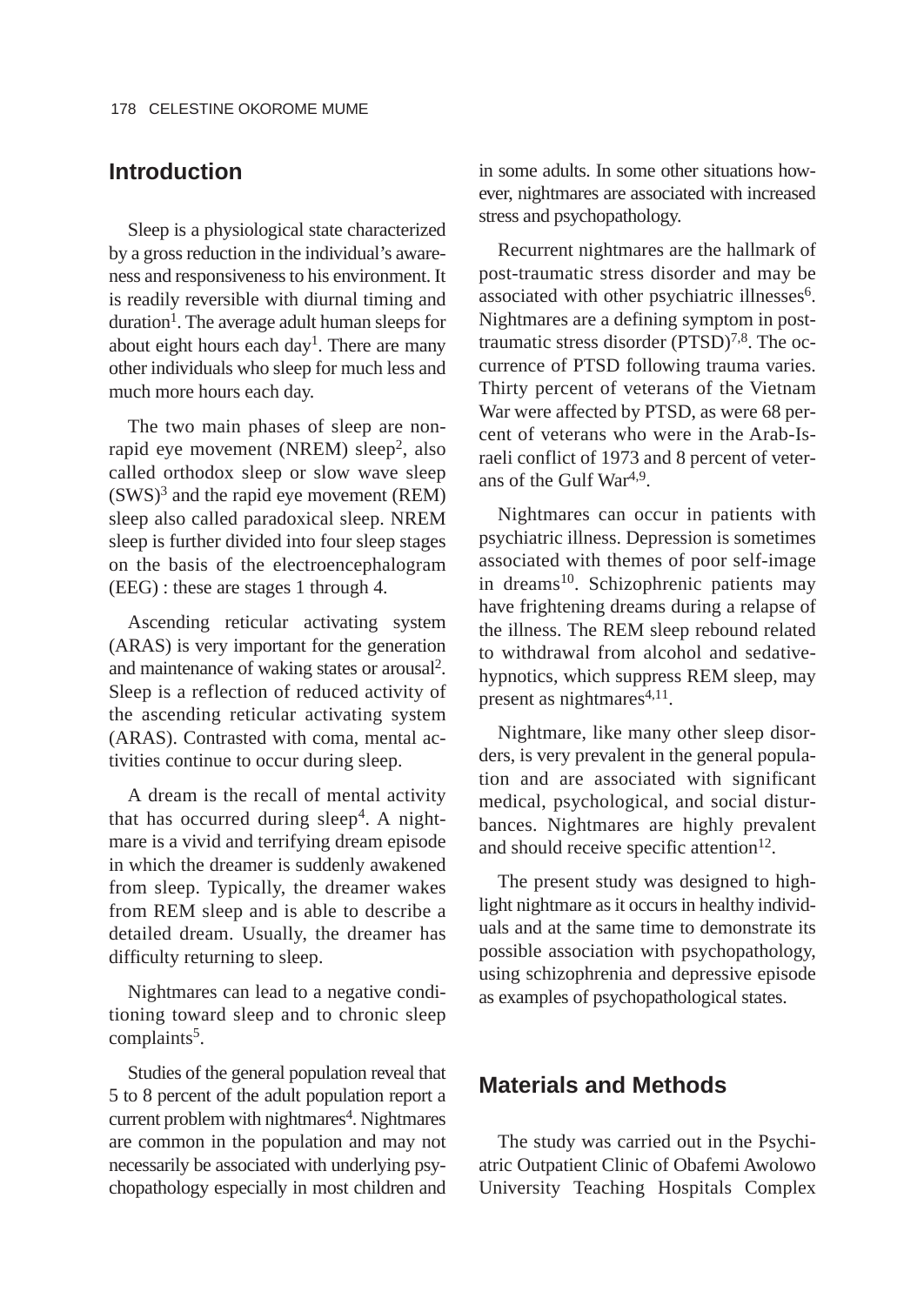(OAUTHC), Ile-Ife in South Western Nigeria. An approval by the local Ethical Committee, which is the Ethics and Research Committee of the Obafemi Awolowo University Teaching Hospitals Complex was obtained to carry this study.

The subjects who participated gave written informed consent after the study and its objectives had been explained to them. Ninety – four psychiatric patients made up of 54 schizophrenic patients and 40 depressed patients were recruited into the study. They were randomly selected from a group of patients attending the Psychiatric Outpatient clinic of the OAUTHC. One hundred and twenty – three age- and sexmatched randomly selected control subjects were also recruited into the study.

The group of healthy control subjects was drawn from the population of Ile – Ife, a city in Osun state in South Western Nigeria. A questionnaire determining the one year prevalence of nightmare was administered to all the subjects. Each of them was required to indicate whether he or she had experienced nightmare in the previous one year and if so to indicate the number of episodes experienced during the said period.

The part of the questionnaire that was used to elicit information on nightmare is reproduced here: This questionnaire aims at obtaining information about nightmare which is one of the sleep disorders. A nightmare is a vivid and terrifying dream episode in which the dreamer is suddenly awakened from sleep. Typically, the dreamer wakes from sleep and is able to describe a detailed dream. Usually, the dreamer has difficulty returning to sleep. Did you experience nightmare in the past one year? Yes No

If yes, how many times did you experience it in the past one year?

This may be calculated based on the number of episodes of nightmare per month if it is difficult to remember the number of episodes per year. Individuals who had similar experiences in the daytime are not eligible for this study.

The data were analysed statistically to obtain the socio-demographic characteristics of the subjects in the different groups; the number and percentages of those who experienced nightmare in the different groups and the number of nightmare episodes were obtained in the different groups. Comparisons were done using Chi – square and by analysis of variance (ANOVA) (SAS Institute, Cary, NC) and Post hoc test (Student-Newman-Keuls) was carried out (following ANOVA) to determine the source of a significant effect, with  $p < 0.05$ .

### **Results**

The age range for the healthy control subjects ( $n = 123$ ) was  $18 - 53$  years, with a mean age of 42.6 years (sd =  $28.8$ ); for the schizophrenic patients ( $n = 54$ ) it was 18 – 51 years with a mean age of 43.1 years (sd  $=$ 22.8) and for the patients with depressive episode (n = 40) the age range was  $22 - 52$ years, with a mean age of  $40.8$  years (sd = 13.3). There was no significant difference in this distribution,  $F(2, 214) = 0.11$ ,  $p = 0.900$ . The full socio – demographic characteristics of the subjects are shown in Table I.

Nine (9) out of the 54 schizophrenic patients (16.7%), 7 out of the 40 depressed patients (17.5%) and 6 out of the 123 healthy subjects (4.9%) experienced nightmare in the previous one year. These are shown in Figure 1. Figure 2 shows that when put together, 6 out of the 123 healthy subjects and 16 out of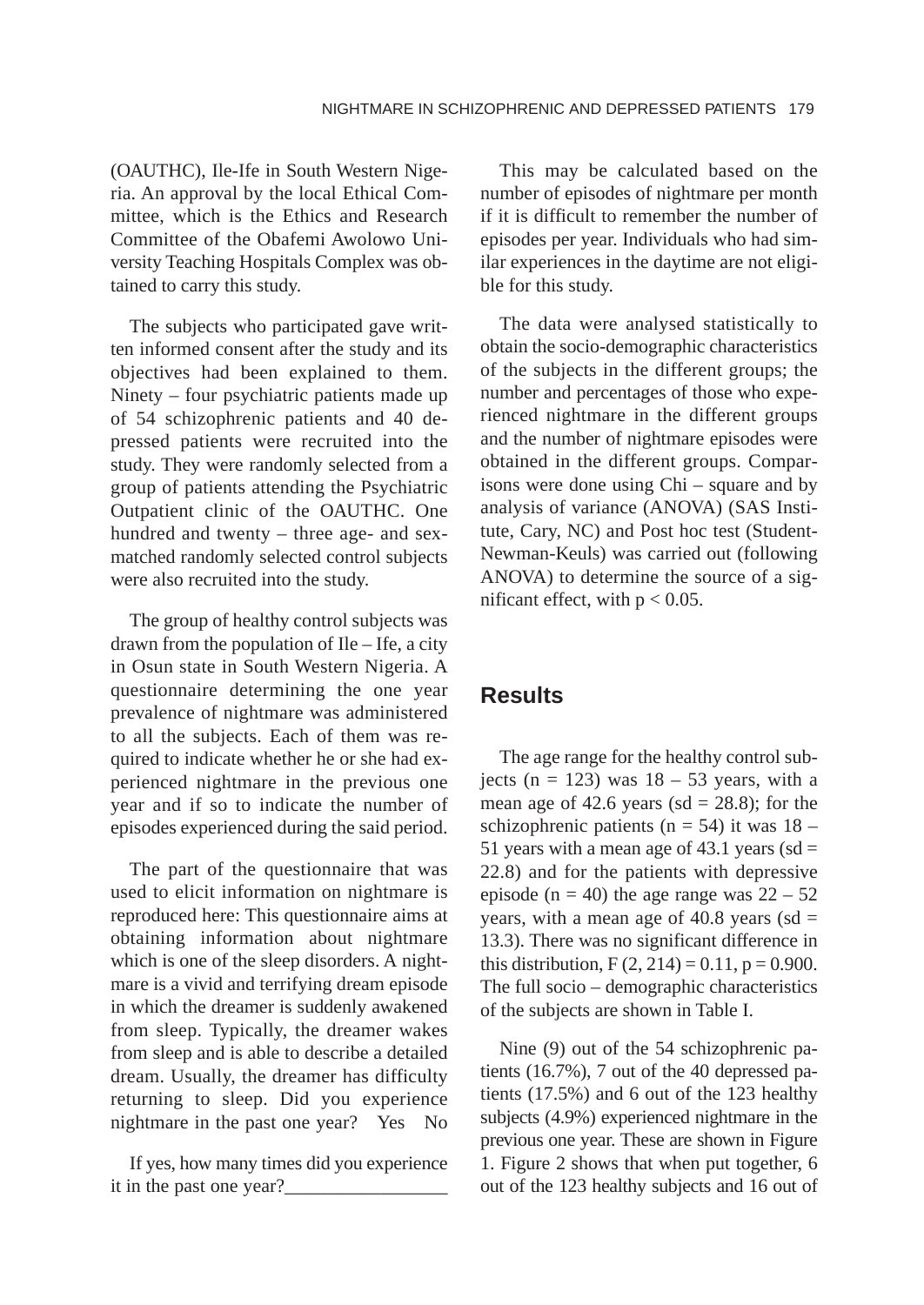#### 180 CELESTINE OKOROME MUME

Table I Socio-demographic characteristic of the subjects in the study

| S/N Variable      | Healthy<br>Subjects | Schizophrenic<br>patients | Depressed<br>Patients |
|-------------------|---------------------|---------------------------|-----------------------|
| 1. Age range      |                     |                           |                       |
| (years)           | 18-53               | 18-51                     | $22 - 52$             |
| 2. Sex            |                     |                           |                       |
| Male              | 73                  | 35                        | 19                    |
| Female            | 50                  | 19                        | 21                    |
| 3. Marital status |                     |                           |                       |
| Single            | 38                  | 32                        | 13                    |
| Married           | 79                  | 11                        | 18                    |
| Separated         | 6                   | 10                        | 5                     |
| Divorced          | $\overline{0}$      |                           | 0                     |
| Widowed           | 0                   | $\theta$                  | 4                     |



**Subjects' Report of Nightmare**

Figure 1. Subjects' report of nightmare. Six members of the healthy, control group (Healthy), nine of the schizophrenic patients (Schizo) and seven of the depressed patients (Depressed), experienced nightmare during the previous one year.

the 94 patients (17%) experienced nightmare. Thus, nightmare was significantly ( $\chi^2$  = 7.343,  $df = 1$ ,  $p = 0.007$ ) commoner among the psychiatric patients than in the control group. On the other hand there was no significant difference in the prevalence of nightmare between the schizophrenic group and the depressed patients ( $\chi^2$  = 0.029, df = 1, p = 0.864).

Considering the number of episodes of nightmare per year in those who experienced it, the mean values are respectively  $18$  (sd = 6.6) for healthy control subjects ( $n = 6$ ), 42.7  $(sd = 6.3)$  for schizophrenic patients  $(n = 9)$ and 44.6 ( $sd = 5.9$ ) for depressed patients (n = 7). Analysis of variance (ANOVA) showed that nightmare was significantly commoner in both the schizophrenic and the depressed patients compared to the healthy control subjects [F  $(2, 19) = 36.72$ , p < 0.05]. This is illustrated in Figure 3.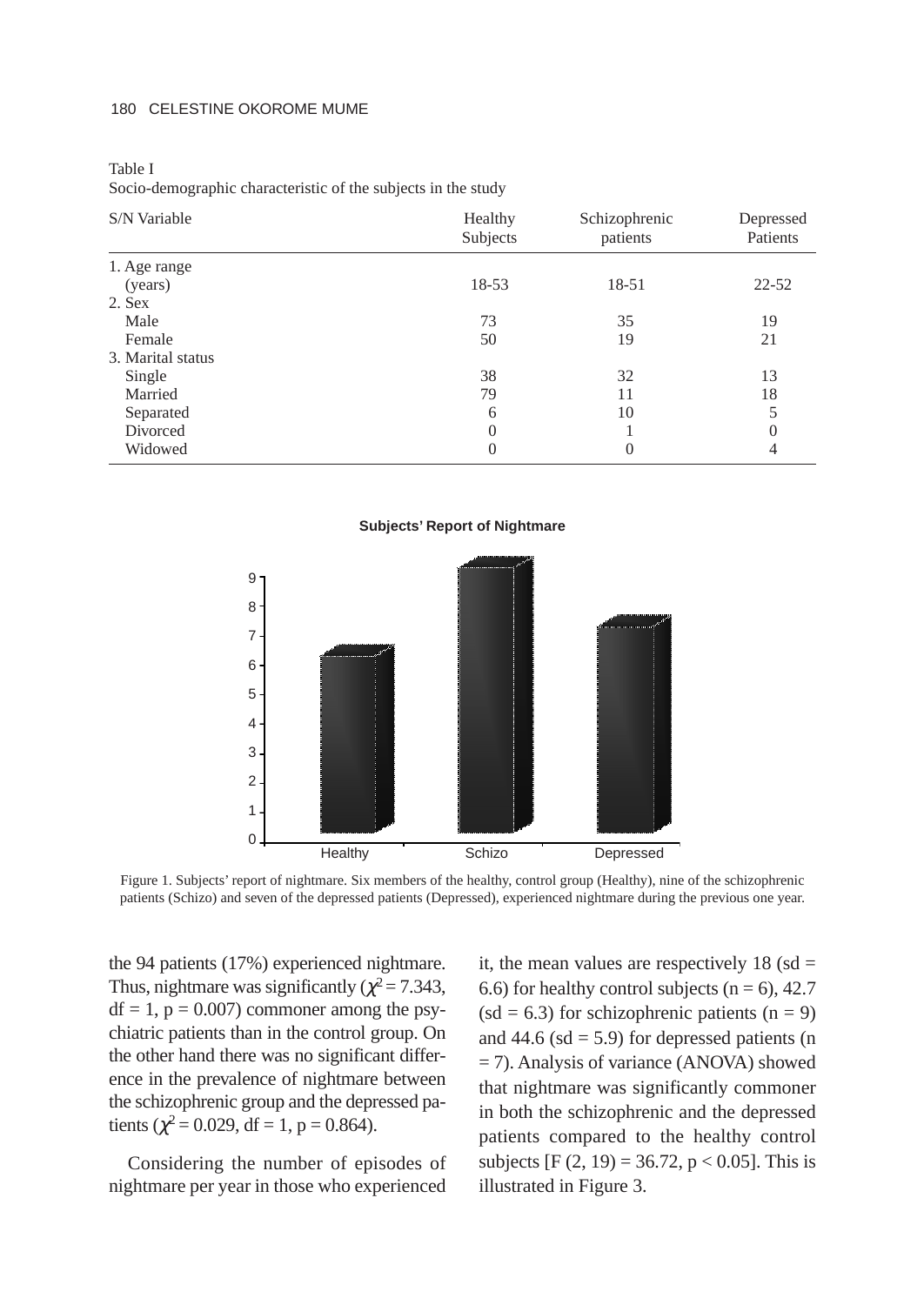

#### **Subjects' Report of Nightmare (All patients together)**

Figure 2. Subjects' report of nightmare. Six members of the healthy, control group (Healthy) (n = 123) and 16 psychiatric patients (Patients)  $(n = 94)$  experienced nightmare during the previous one year. Nightmare was significantly  $(\chi^2 = 7.343, df = 1, p = 0.007)$  commoner among the psychiatric patients than in the control group.



Figure 3. The number of episodes of nightmare per year in the healthy, control subjects (Healthy), the schizophrenic patients (Schizo) and the depressed patients (Depressed). Values are expressed as mean *±* SEM, \*p < 0.05 vs the healthy, control subjects (Healthy).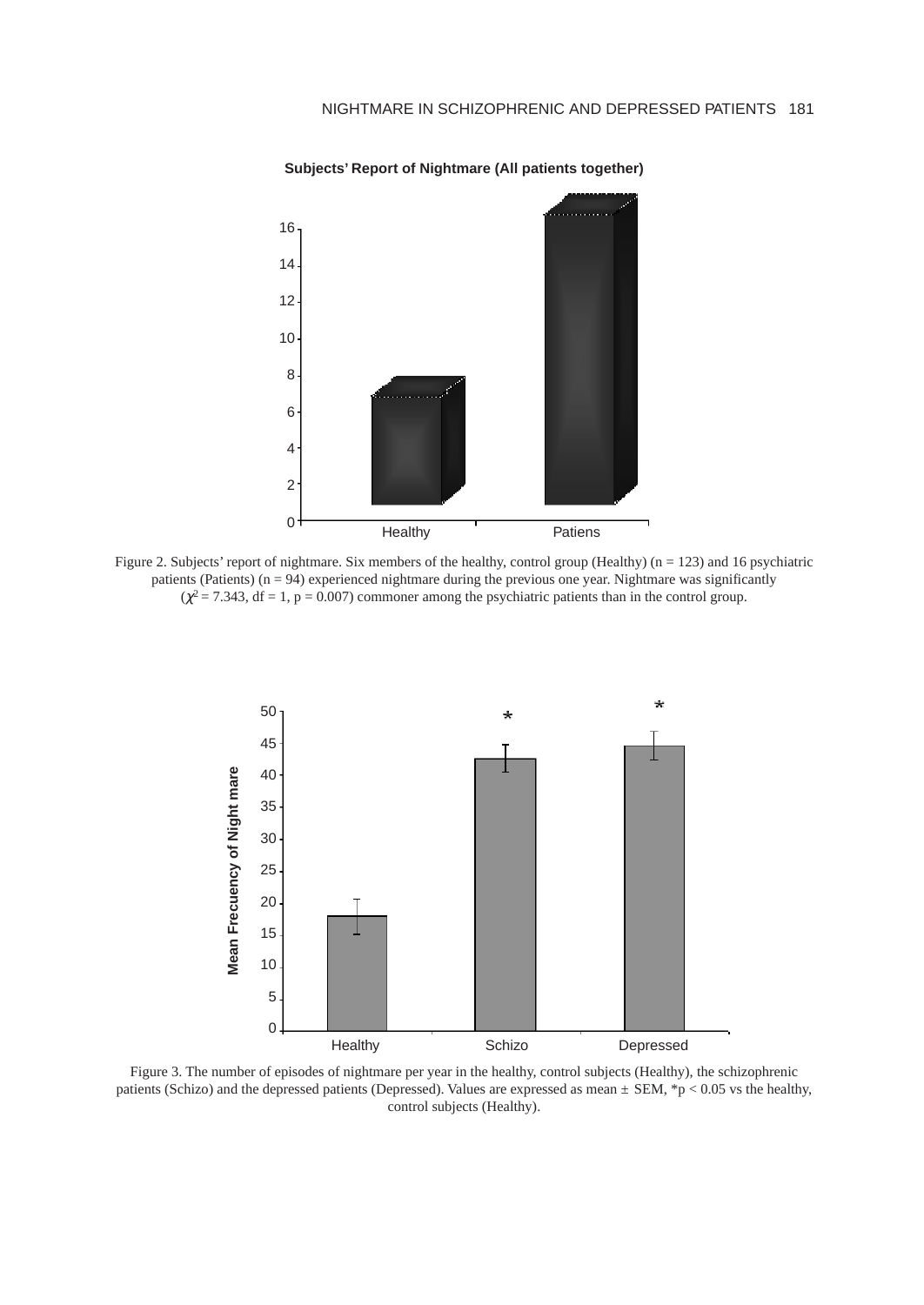# **Discussion**

A nightmare is an extremely frightening dream from which the individual wakes up with vivid memory of the dream. The prevalence of nightmare in the healthy control subjects in this study is 4.9%. This figure approximates that reported in some of the previous studies in which 5% to 8% of adults in the general population report a current problem with nightmares<sup>2</sup>.

Nightmares are have also been reported to be occurring weekly in 4%-10% of the population, and to be associated with increased stress and psychopathology<sup>6</sup>.

Borderline personality disorder patients have been reported to suffer a significantly greater rate of nightmares than control subjects do. Furthermore, borderline patients who suffered from nightmare disorder exhibited greater psychopathology as compared to those without nightmare disorder<sup>13</sup>. It was also found that lifelong nightmare sufferers had significantly higher scores on the "psychotic" side of the Minnesota Multiphasic Personality Inventory profile and scored higher on a "boundary deficit" score of the Rorschach test when compared with non - sufferers<sup>14</sup>

It has been argued that nightmares are more than a symptom of a another syndrome such as anxiety disorder and should be viewed as a separate sleep disorder that should receive specific treatment $12$ .

The prevalence of nightmare in the psychiatric patients in this study is high. The findings of this study provide support for an association between nightmare and schizophrenia as well as nightmare and depressive illness. While the association between nightmare and posttraumatic stress disorder has been recognized for a long time, little seems to be realized about similar association between nightmare and other pathological states.

Conclusion: The findings of this study provide support for an association between nightmare and schizophrenia as well as nightmare and depressive illness, thus effectively providing empirical support for a significant association between nightmare and psychopathological states other than posttraumatic stress disorder.

## **References**

1. Roth T, Roehrs T. An overview of normal sleep and sleep disorders. Eur J Neurol 2000; (suppl 4): 3-8.

2. Gillin JC, Seifritz E, Zoltoski R, Salin-Pascual RJ. Basic Science of Sleep. In: Kaplan & Sadock's, eds. Comprehensive Textbook of Psychiatry, Seventh Edition. Philadelphia: Lippincott Williams & Wilkins; 2000. p. 3441-3667.

3. Dement WC. The occurrence of low voltage fast encephalogram patterns during behavioural sleep in the cat. Electroencephalogr Clin Neurophysiol 1958; 10: 291-296.

4. Pagel JF. Nightmares and disorders of dreaming. Am Fam Physician 2000; 61(7): 2037-2042.

5. Ohayon MM, Morselli PL, Guilleminault C. Prevalence of nightmares and their relationship to psychopathology and daytime functioning in insomnia subjects. Sleep 1997; 20(5): 340-348.

6. Nielsen TA. Disturbed dreaming, posttraumatic stress disorder, and affect distress: a review and neurocognitive model. Psychol Bull 2007; 133 (3): 482-528.

7. Ross RJ, Ball WA, Sullivan KA, Caroff SN. Sleep disturbance as the hallmark of posttraumatic stress disorder. Am J Psychiatry 1989; 146: 697-707.

8. Fawzi MC, Pham T, Lin L, Nguyen TV, Ngo D, Murphy E, et al. The validity of posttraumatic stress disorder among Vietnamese refugees. J Trauma Stress 1997; 10: 101-108.

9. Yehuda R, McFarlane AC. Conflict between current knowledge about posttraumatic stress disorder and its original conceptual basis. Am J Psychiatry 1995; 152: 1705-1713.